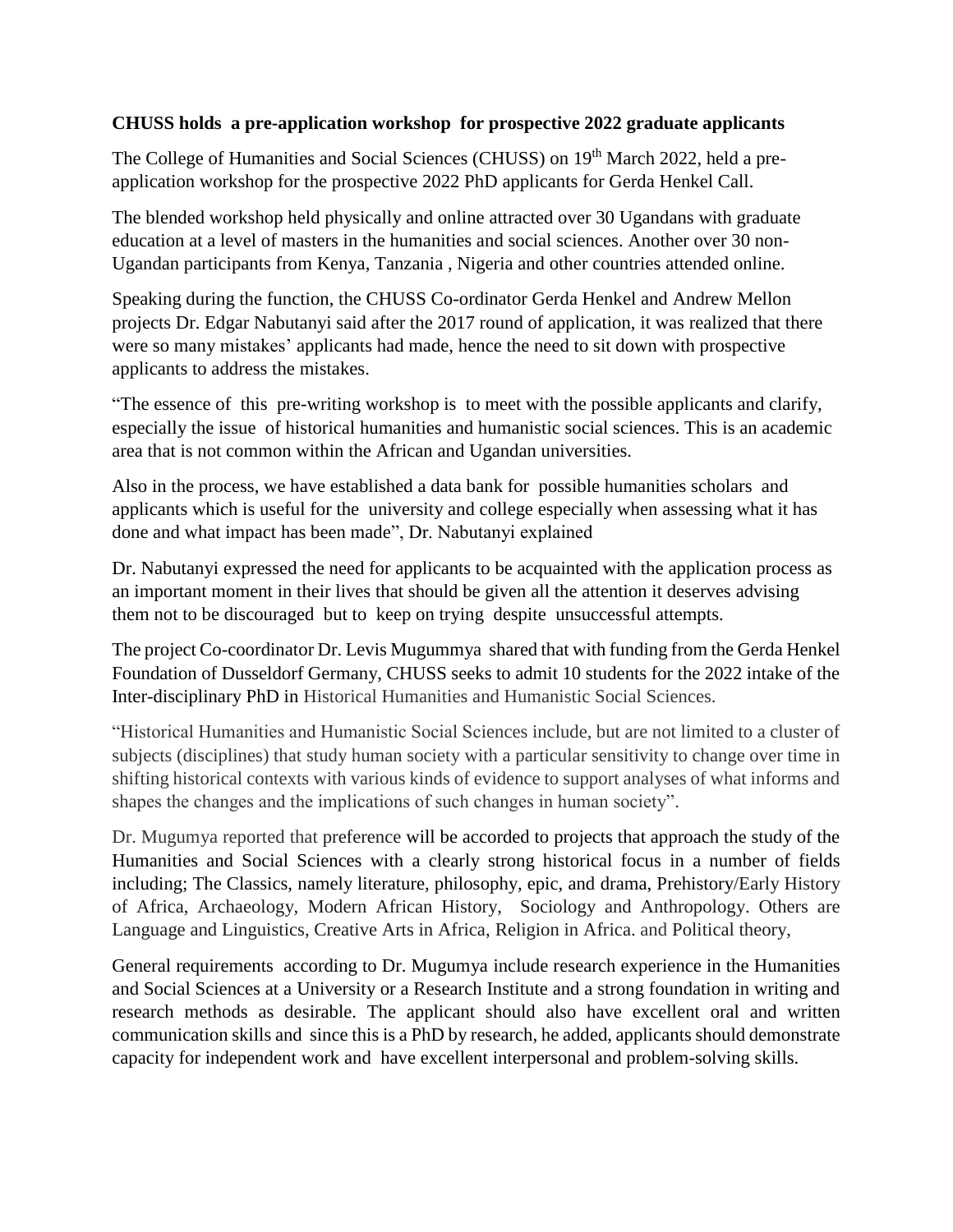Dr. Mugumya explained that Eligible candidates should be Ugandan nationals or nationals of a Sub-Saharan African country holding a Master's degree in the Humanities and Social Sciences discipline, completed less than ten years ago, holds an Honours undergraduate degree in the Humanities and Social Sciences from a recognised university related to the specialisation s/he is applying for, show proof of fluency in English Language, must be available to undertake a threeyear full-time study and should be under the age of 40 years (male) or 45 years (female) by 30 September 2022. among others

The workshop brought together a number of staff from CHUSS , Gerda Henkel Amnuni and current beneficiaries who guided participants on dos and donts of writing a funding proposal, issues to watch out while preparing the application package and key issues to note in the CHUSS Application form.

Sharing his experience on managing application timeline, the Gerda Henkel Alumni Dr. Abdul Mahahjibu demystified the notion that a PhD cannot be done in three years.

" I am living testimony that a PhD in Makerere can be accomplished in three years. Don't look at PhD as an opportunity to earn money. If you are the type, you will not finish in record time. If you are to earn your PhD, you have to prove beyond reasonable doubt that it is your own work.

Have your academic document certified, have a concept note, do not listen to detractors and associate with people who know your intellectual growth as referees, collect as much literature as you can, identify research gaps and convert working under pressure into an opportunity", Dr. Mahahjibu advised.

Presenting on preparing the application package, Dr. Taabu James Busimba advised participants to be observant of the ideologies and interests of the funders, be organized, logical and empathetic in presentation, check out the eligibility and have a checklist of all required documents.

"With efficient and effective handling of your basic and key documents and the principle of RATES (Relevance, Accuracy, Timeliness. Excellence and Standards), you are good to go". Dr. Taabu Busimba advised.

Highlighting key issues to note on the CHUSS application form, Dr. Pamela Kanakwa emphasized the need for participants to align the information in the form with the acdemic documents to avoid doubt.

Dr. Kanakwa also advised participants to read and understand the form, be sincere as possible and ensure they conform to the requirements specified.

"The abstract should be concise and self-contained. It should summarise what you intend to do . to attract the attention of the reader and it will determine whether one reads the work or not", She said.